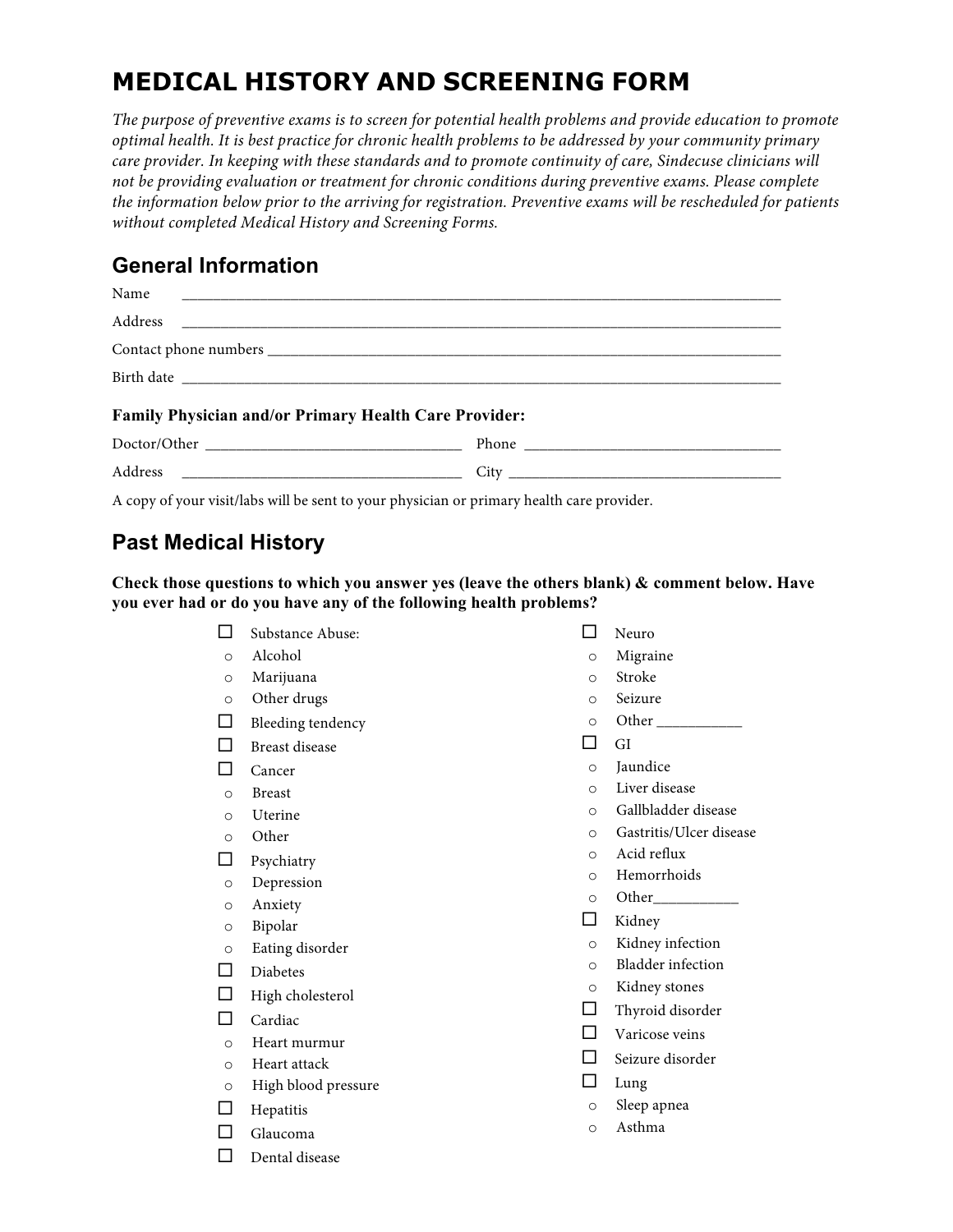|                  | Chronic Obstructive     |  | Blood clots                             |
|------------------|-------------------------|--|-----------------------------------------|
|                  | Pulmonary Disease       |  | Serious trauma                          |
| $\Omega$         | Tuberculosis            |  | Sexually transmitted infection<br>Other |
| $\circ$          | Seasonal allergies      |  |                                         |
| $\Omega$         | Other                   |  |                                         |
|                  | Environmental allergies |  |                                         |
| <b>Comments:</b> |                         |  |                                         |
|                  |                         |  |                                         |

 $\mathcal{L}_\mathcal{L} = \{ \mathcal{L}_\mathcal{L} = \{ \mathcal{L}_\mathcal{L} = \{ \mathcal{L}_\mathcal{L} = \{ \mathcal{L}_\mathcal{L} = \{ \mathcal{L}_\mathcal{L} = \{ \mathcal{L}_\mathcal{L} = \{ \mathcal{L}_\mathcal{L} = \{ \mathcal{L}_\mathcal{L} = \{ \mathcal{L}_\mathcal{L} = \{ \mathcal{L}_\mathcal{L} = \{ \mathcal{L}_\mathcal{L} = \{ \mathcal{L}_\mathcal{L} = \{ \mathcal{L}_\mathcal{L} = \{ \mathcal{L}_\mathcal{$  $\mathcal{L}_\mathcal{L} = \{ \mathcal{L}_\mathcal{L} = \{ \mathcal{L}_\mathcal{L} = \{ \mathcal{L}_\mathcal{L} = \{ \mathcal{L}_\mathcal{L} = \{ \mathcal{L}_\mathcal{L} = \{ \mathcal{L}_\mathcal{L} = \{ \mathcal{L}_\mathcal{L} = \{ \mathcal{L}_\mathcal{L} = \{ \mathcal{L}_\mathcal{L} = \{ \mathcal{L}_\mathcal{L} = \{ \mathcal{L}_\mathcal{L} = \{ \mathcal{L}_\mathcal{L} = \{ \mathcal{L}_\mathcal{L} = \{ \mathcal{L}_\mathcal{$ 

#### **SYMPTOMS**

**Are you currently having or have you recently had any of the following symptoms? Check those questions to which you answer yes (leave the others blank).**

- $\square$  Fevers
- $\Box$  Night sweats
- $\hfill\Box\quad$  Unexplained weight loss/gain
- $\square$  Fatigue
- $\square$  Headaches
- $\Box$  Vision problems
- $\Box$  Hearing problems
- $\square$  Dizziness
- $\hfill \square$  <br> Ringing in ears
- $\square$  Eye pain
- $\square$  Ear pain
- $\square$  Nosebleeds
- $\hfill\Box\quad$  Sore throat
- $\Box$  Difficulty swallowing
- $\Box$  Hoarse voice
- $\square$  Persistent cough
- $\Box$  Coughing up blood
- $\Box$  Chest pain
- $\Box$  Palpitations/irregular heartbeat
- $\Box$  Swelling of extremities
- $\Box$  Shortness of breath
- $\qquad \qquad \Box$  Lightheadedness
- $\qquad \qquad \Box \quad$  Change in appetite
- $\Box$  Abdominal pain
- o Nausea
- o Vomiting
- o Diarrhea
- $\Box$  Rectal pain
- o Change in bowel habits
- o Blood in stool
- o Black stool
- $\Box$  Muscle, bone or joint pain
- $\Box$  Leg cramps
- $\Box$  Skin color changes
- $\Box$  Persistent bruising
- $\Box$  Inability to sleep flat
- $\Box$  Change in size/color of mole
- $\Box$  Numbness of extremities
- $\Box$  Muscle weakness
- $\Box$  Tremor
- $\Box$  Urinary symptoms
- o Blood in urine
- o More frequent urination
- o Incontinence/loss of urine
- o Pain

 $\mathcal{L}_\mathcal{L} = \{ \mathcal{L}_\mathcal{L} = \{ \mathcal{L}_\mathcal{L} = \{ \mathcal{L}_\mathcal{L} = \{ \mathcal{L}_\mathcal{L} = \{ \mathcal{L}_\mathcal{L} = \{ \mathcal{L}_\mathcal{L} = \{ \mathcal{L}_\mathcal{L} = \{ \mathcal{L}_\mathcal{L} = \{ \mathcal{L}_\mathcal{L} = \{ \mathcal{L}_\mathcal{L} = \{ \mathcal{L}_\mathcal{L} = \{ \mathcal{L}_\mathcal{L} = \{ \mathcal{L}_\mathcal{L} = \{ \mathcal{L}_\mathcal{$ 

- $\Box$  Sexual dysfunction
- $\Box$  Mood changes
- $\Box$  Difficulty sleeping

### **Comments:** \_\_\_\_\_\_\_\_\_\_\_\_\_\_\_\_\_\_\_\_\_\_\_\_\_\_\_\_\_\_\_\_\_\_\_\_\_\_\_\_\_\_\_\_\_\_\_\_\_\_\_\_\_\_\_\_\_\_\_\_\_\_\_\_\_\_\_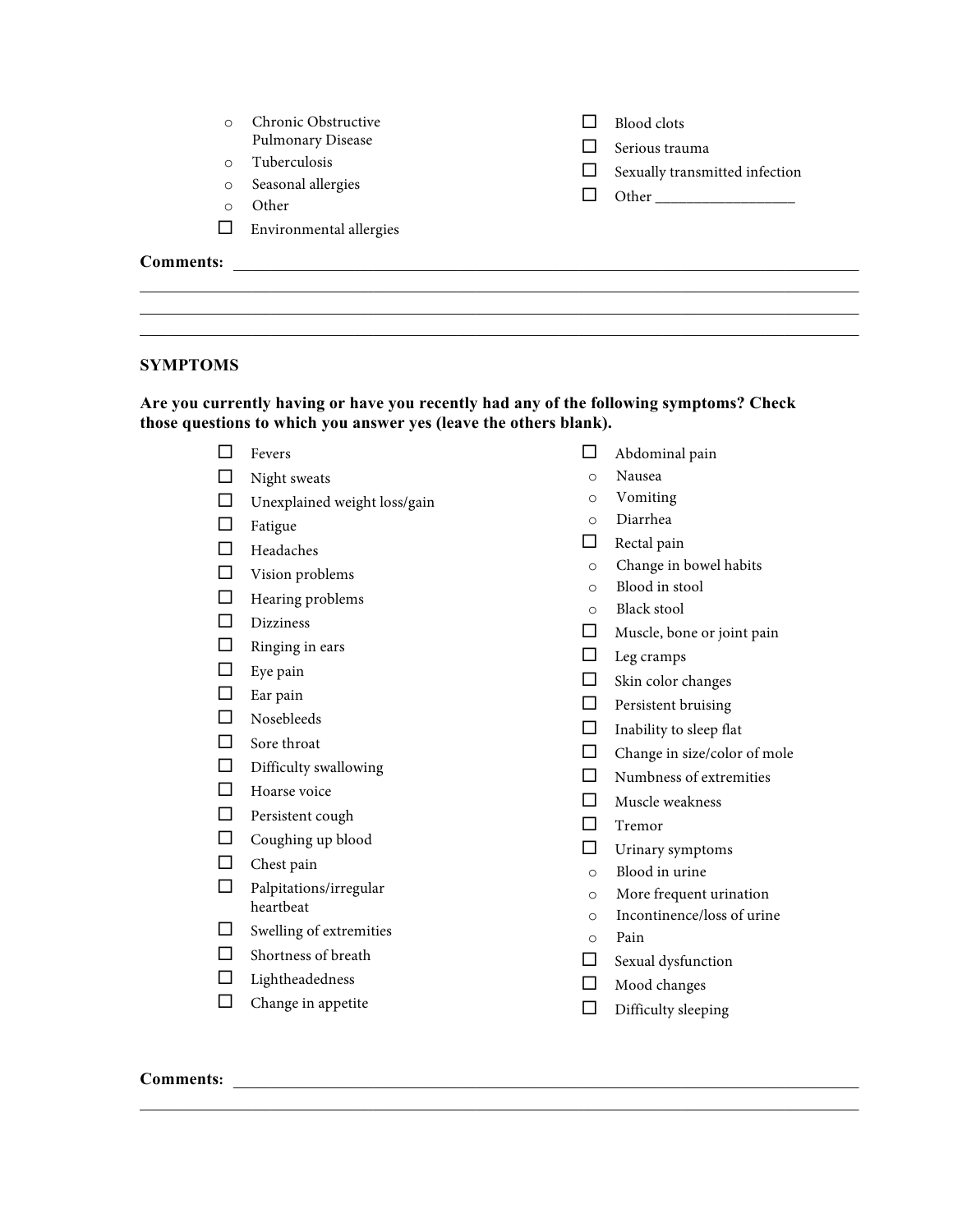#### **SURGERIES:**

Type of surgery and specific date or your age at surgery: \_\_\_\_\_\_\_\_\_\_\_\_\_\_\_\_\_\_\_\_\_\_\_\_\_\_\_\_\_\_\_\_\_\_\_\_\_\_\_\_\_\_\_\_\_\_\_

#### **HOSPITALIZATIONS:**

List hospitalizations, including dates of and reasons for hospitalization: \_\_\_\_\_\_\_\_\_\_\_\_\_\_\_\_\_\_\_\_\_\_\_\_\_\_\_\_\_\_\_\_\_\_\_

#### **MEDICATIONS:**

List any prescription medications (with dosage and frequency of use) you are now taking:

List any self-prescribed medications, dietary supplements, or vitamins (with dosage and frequency of use) you are now taking: \_\_\_\_\_\_\_\_\_\_\_\_\_\_\_\_\_\_\_\_\_\_\_\_\_\_\_\_\_\_\_\_\_\_\_\_\_\_\_\_\_\_\_\_\_\_\_\_\_\_\_\_\_\_\_\_\_\_\_\_\_\_\_\_\_\_\_\_\_\_\_\_\_\_\_\_

 $\mathcal{L}_\mathcal{L} = \{ \mathcal{L}_\mathcal{L} = \{ \mathcal{L}_\mathcal{L} = \{ \mathcal{L}_\mathcal{L} = \{ \mathcal{L}_\mathcal{L} = \{ \mathcal{L}_\mathcal{L} = \{ \mathcal{L}_\mathcal{L} = \{ \mathcal{L}_\mathcal{L} = \{ \mathcal{L}_\mathcal{L} = \{ \mathcal{L}_\mathcal{L} = \{ \mathcal{L}_\mathcal{L} = \{ \mathcal{L}_\mathcal{L} = \{ \mathcal{L}_\mathcal{L} = \{ \mathcal{L}_\mathcal{L} = \{ \mathcal{L}_\mathcal{$  $\mathcal{L}_\mathcal{L} = \{ \mathcal{L}_\mathcal{L} = \{ \mathcal{L}_\mathcal{L} = \{ \mathcal{L}_\mathcal{L} = \{ \mathcal{L}_\mathcal{L} = \{ \mathcal{L}_\mathcal{L} = \{ \mathcal{L}_\mathcal{L} = \{ \mathcal{L}_\mathcal{L} = \{ \mathcal{L}_\mathcal{L} = \{ \mathcal{L}_\mathcal{L} = \{ \mathcal{L}_\mathcal{L} = \{ \mathcal{L}_\mathcal{L} = \{ \mathcal{L}_\mathcal{L} = \{ \mathcal{L}_\mathcal{L} = \{ \mathcal{L}_\mathcal{$ 

 $\mathcal{L}_\mathcal{L} = \{ \mathcal{L}_\mathcal{L} = \{ \mathcal{L}_\mathcal{L} = \{ \mathcal{L}_\mathcal{L} = \{ \mathcal{L}_\mathcal{L} = \{ \mathcal{L}_\mathcal{L} = \{ \mathcal{L}_\mathcal{L} = \{ \mathcal{L}_\mathcal{L} = \{ \mathcal{L}_\mathcal{L} = \{ \mathcal{L}_\mathcal{L} = \{ \mathcal{L}_\mathcal{L} = \{ \mathcal{L}_\mathcal{L} = \{ \mathcal{L}_\mathcal{L} = \{ \mathcal{L}_\mathcal{L} = \{ \mathcal{L}_\mathcal{$  $\mathcal{L}_\mathcal{L} = \{ \mathcal{L}_\mathcal{L} = \{ \mathcal{L}_\mathcal{L} = \{ \mathcal{L}_\mathcal{L} = \{ \mathcal{L}_\mathcal{L} = \{ \mathcal{L}_\mathcal{L} = \{ \mathcal{L}_\mathcal{L} = \{ \mathcal{L}_\mathcal{L} = \{ \mathcal{L}_\mathcal{L} = \{ \mathcal{L}_\mathcal{L} = \{ \mathcal{L}_\mathcal{L} = \{ \mathcal{L}_\mathcal{L} = \{ \mathcal{L}_\mathcal{L} = \{ \mathcal{L}_\mathcal{L} = \{ \mathcal{L}_\mathcal{$ 

 $\mathcal{L}_\mathcal{L} = \{ \mathcal{L}_\mathcal{L} = \{ \mathcal{L}_\mathcal{L} = \{ \mathcal{L}_\mathcal{L} = \{ \mathcal{L}_\mathcal{L} = \{ \mathcal{L}_\mathcal{L} = \{ \mathcal{L}_\mathcal{L} = \{ \mathcal{L}_\mathcal{L} = \{ \mathcal{L}_\mathcal{L} = \{ \mathcal{L}_\mathcal{L} = \{ \mathcal{L}_\mathcal{L} = \{ \mathcal{L}_\mathcal{L} = \{ \mathcal{L}_\mathcal{L} = \{ \mathcal{L}_\mathcal{L} = \{ \mathcal{L}_\mathcal{$  $\mathcal{L}_\mathcal{L} = \{ \mathcal{L}_\mathcal{L} = \{ \mathcal{L}_\mathcal{L} = \{ \mathcal{L}_\mathcal{L} = \{ \mathcal{L}_\mathcal{L} = \{ \mathcal{L}_\mathcal{L} = \{ \mathcal{L}_\mathcal{L} = \{ \mathcal{L}_\mathcal{L} = \{ \mathcal{L}_\mathcal{L} = \{ \mathcal{L}_\mathcal{L} = \{ \mathcal{L}_\mathcal{L} = \{ \mathcal{L}_\mathcal{L} = \{ \mathcal{L}_\mathcal{L} = \{ \mathcal{L}_\mathcal{L} = \{ \mathcal{L}_\mathcal{$ 

 $\mathcal{L}_\mathcal{L} = \{ \mathcal{L}_\mathcal{L} = \{ \mathcal{L}_\mathcal{L} = \{ \mathcal{L}_\mathcal{L} = \{ \mathcal{L}_\mathcal{L} = \{ \mathcal{L}_\mathcal{L} = \{ \mathcal{L}_\mathcal{L} = \{ \mathcal{L}_\mathcal{L} = \{ \mathcal{L}_\mathcal{L} = \{ \mathcal{L}_\mathcal{L} = \{ \mathcal{L}_\mathcal{L} = \{ \mathcal{L}_\mathcal{L} = \{ \mathcal{L}_\mathcal{L} = \{ \mathcal{L}_\mathcal{L} = \{ \mathcal{L}_\mathcal{$  $\mathcal{L}_\mathcal{L} = \{ \mathcal{L}_\mathcal{L} = \{ \mathcal{L}_\mathcal{L} = \{ \mathcal{L}_\mathcal{L} = \{ \mathcal{L}_\mathcal{L} = \{ \mathcal{L}_\mathcal{L} = \{ \mathcal{L}_\mathcal{L} = \{ \mathcal{L}_\mathcal{L} = \{ \mathcal{L}_\mathcal{L} = \{ \mathcal{L}_\mathcal{L} = \{ \mathcal{L}_\mathcal{L} = \{ \mathcal{L}_\mathcal{L} = \{ \mathcal{L}_\mathcal{L} = \{ \mathcal{L}_\mathcal{L} = \{ \mathcal{L}_\mathcal{$ 

 $\mathcal{L}_\mathcal{L} = \{ \mathcal{L}_\mathcal{L} = \{ \mathcal{L}_\mathcal{L} = \{ \mathcal{L}_\mathcal{L} = \{ \mathcal{L}_\mathcal{L} = \{ \mathcal{L}_\mathcal{L} = \{ \mathcal{L}_\mathcal{L} = \{ \mathcal{L}_\mathcal{L} = \{ \mathcal{L}_\mathcal{L} = \{ \mathcal{L}_\mathcal{L} = \{ \mathcal{L}_\mathcal{L} = \{ \mathcal{L}_\mathcal{L} = \{ \mathcal{L}_\mathcal{L} = \{ \mathcal{L}_\mathcal{L} = \{ \mathcal{L}_\mathcal{$  $\mathcal{L}_\mathcal{L} = \{ \mathcal{L}_\mathcal{L} = \{ \mathcal{L}_\mathcal{L} = \{ \mathcal{L}_\mathcal{L} = \{ \mathcal{L}_\mathcal{L} = \{ \mathcal{L}_\mathcal{L} = \{ \mathcal{L}_\mathcal{L} = \{ \mathcal{L}_\mathcal{L} = \{ \mathcal{L}_\mathcal{L} = \{ \mathcal{L}_\mathcal{L} = \{ \mathcal{L}_\mathcal{L} = \{ \mathcal{L}_\mathcal{L} = \{ \mathcal{L}_\mathcal{L} = \{ \mathcal{L}_\mathcal{L} = \{ \mathcal{L}_\mathcal{$ 

#### **ALLERGIES:**

List any drug or medical materials (latex) allergies and reaction: \_\_\_\_\_\_\_\_\_\_\_\_\_\_\_\_\_\_\_\_\_\_\_\_\_\_\_\_\_\_\_\_\_\_

### **Family History**

**Indicate illnesses in blood relative (i.e. parents, grandparents, siblings) - Check those questions to which you answer yes (leave the others blank).**

- $\Box$  Substance Abuse:
- o Alcohol
- o Marijuana
- o Drugs
- $\Box$  Anemia
- $\Box$  Bleeding or clotting abnormality
- $\square$  Breast disease
- $\square$  Cancer
- o Prostate
- o Skin
- o Colon
- o Lung
- o Breast cancer
- o Other\_\_\_\_\_
- $\Box$  Diabetes
- $\Box$  Heart disease
- $\Box$  High cholesterol
- $\Box$  High blood pressure
- $\Box$  Mental illness
- $\square$  Depression
- $\square$  Suicide
- o Sibling
- o Parents
- 
- o Grandparents
- $\Box$  Migraines/headaches
- $\square$  Stroke
- $\Box$  Thyroid disorder
- $\Box$  Arthritis
- o Rheumatoid
- o Osteoarthritis
- $\Box$  Connective tissue disorder
- o Lupus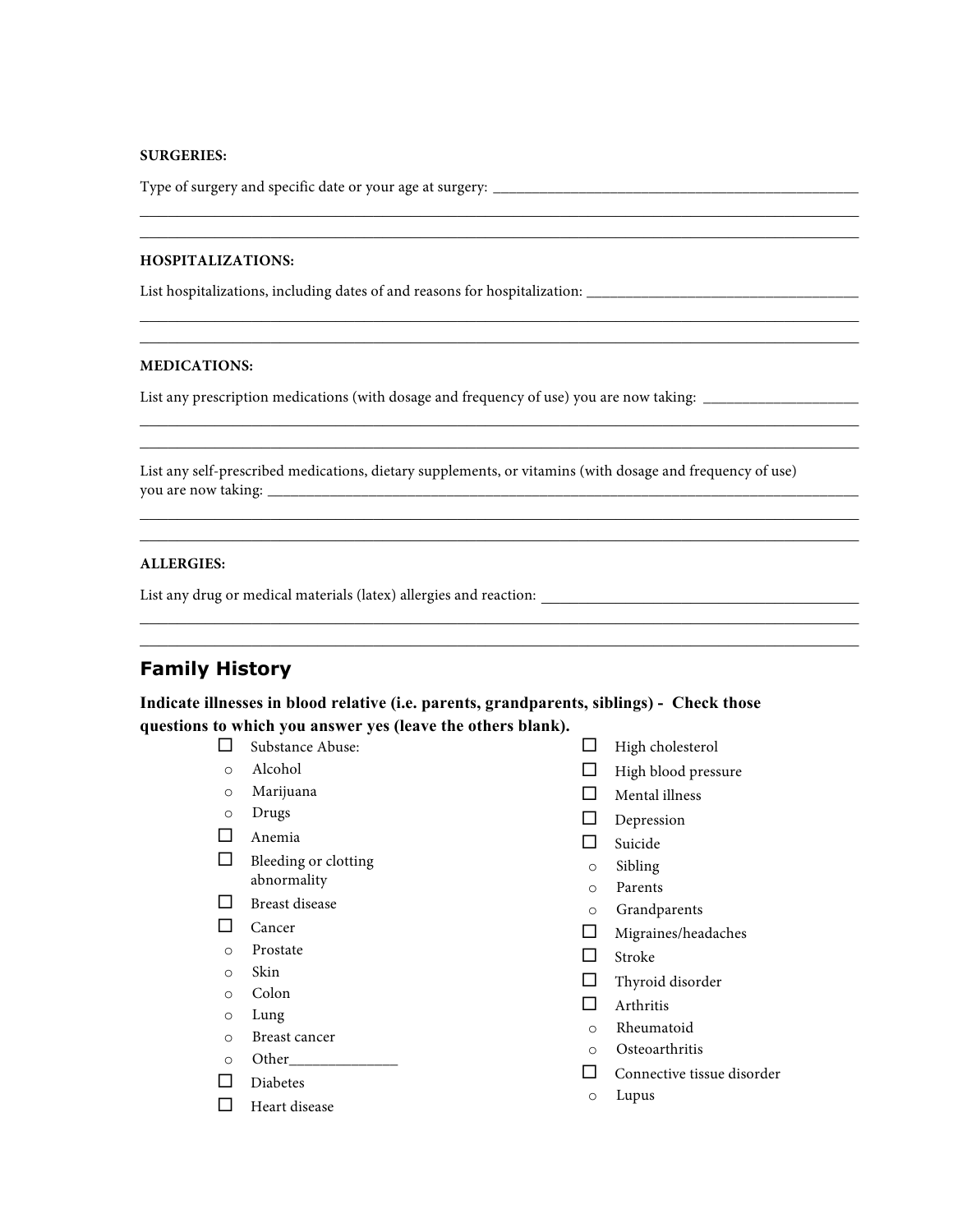o Scleroderma

## **Health and Lifestyle**

| Do you smoke?                                                                                                                      |  |  |  |  |
|------------------------------------------------------------------------------------------------------------------------------------|--|--|--|--|
| $\Box$ No<br>$\Box$ Yes                                                                                                            |  |  |  |  |
|                                                                                                                                    |  |  |  |  |
|                                                                                                                                    |  |  |  |  |
| $\square$ No<br>Have you ever felt you should cut down on your drinking? $\Box$ Yes                                                |  |  |  |  |
| Have people annoyed you by criticizing your drinking? $\Box$ Yes<br>$\Box$ No                                                      |  |  |  |  |
| $\Box$ No<br>Have you ever felt bad or guilty about your drinking? $\Box$ Yes                                                      |  |  |  |  |
| Have you ever had a drink first thing in the morning to steady your nerves or to get rid of a<br>hangover? $\Box$ Yes<br>$\Box$ No |  |  |  |  |
| Do you often having the feeling of being overwhelmed or depressed? $\Box$<br>Yes $\square$ No                                      |  |  |  |  |
| $\Box$ Yes<br>$\Box$ No<br>Do you exercise?                                                                                        |  |  |  |  |
|                                                                                                                                    |  |  |  |  |
|                                                                                                                                    |  |  |  |  |
| $\Box$ No<br>Do you use a seatbelt at least 90% of the time? $\Box$ Yes                                                            |  |  |  |  |
|                                                                                                                                    |  |  |  |  |
| Immunization Update: Check box if yes and put date received.                                                                       |  |  |  |  |
| Tetanus: $\square$                                                                                                                 |  |  |  |  |
|                                                                                                                                    |  |  |  |  |
|                                                                                                                                    |  |  |  |  |
|                                                                                                                                    |  |  |  |  |
|                                                                                                                                    |  |  |  |  |
|                                                                                                                                    |  |  |  |  |
|                                                                                                                                    |  |  |  |  |
| <b>Sexual History</b>                                                                                                              |  |  |  |  |
| Have you ever been sexually active? $\Box$ Yes<br>$\square$ No                                                                     |  |  |  |  |
| $\Box$ No<br>Are you currently sexually active?<br>$\Box$ Yes                                                                      |  |  |  |  |
| Complete the following questions if you are sexually active.                                                                       |  |  |  |  |
| Are you currently having sexual relations with one partner or multiple partners?                                                   |  |  |  |  |
| $\Box$ One<br>$\Box$ Multiple                                                                                                      |  |  |  |  |